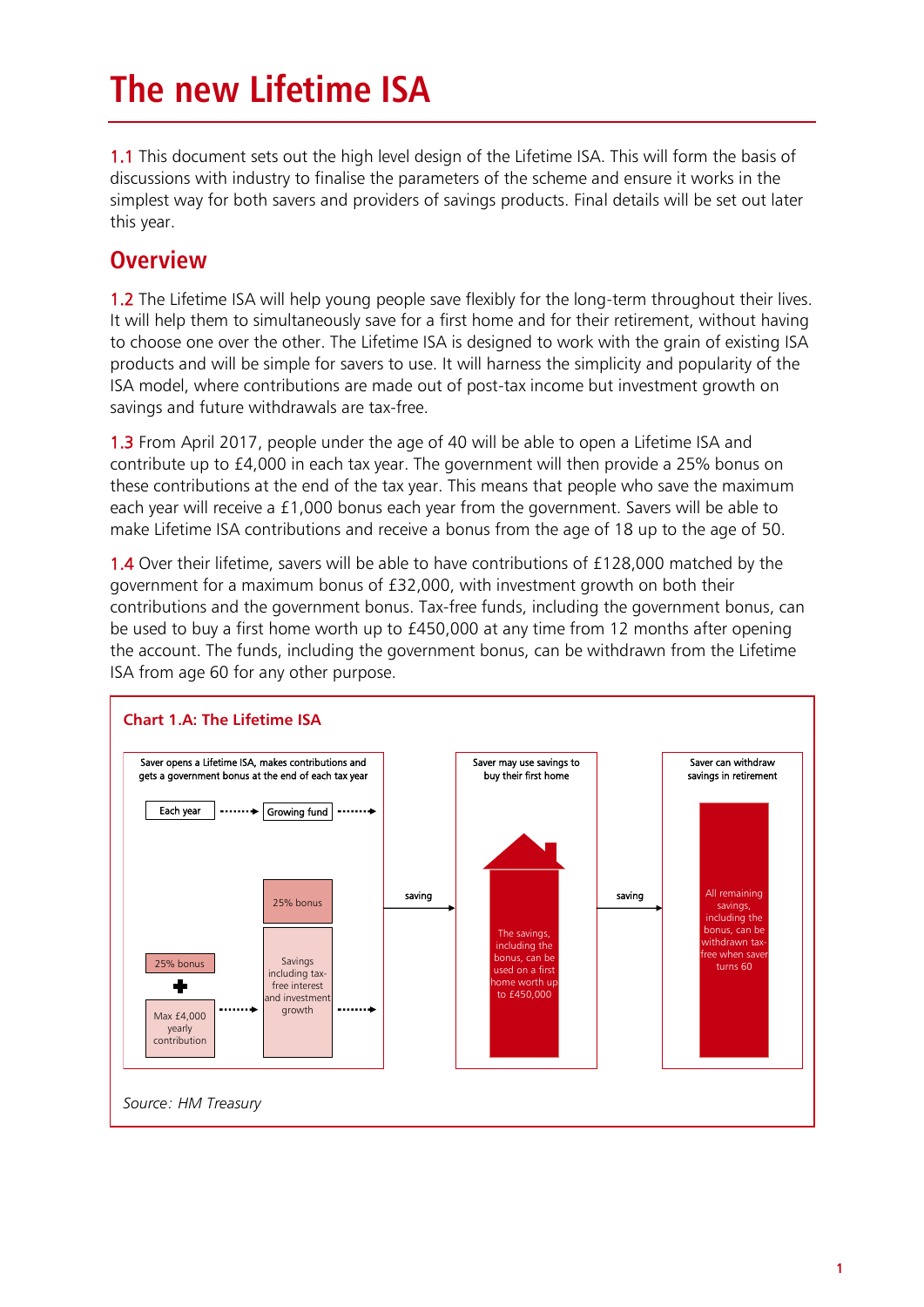# **Detailed mechanics of the Lifetime ISA**

# **Opening a Lifetime ISA**

1.5 The Lifetime ISA will be available from April 2017. Individuals will be able to open a Lifetime ISA from the age of 18 until they turn 40.

1.6 Opening a Lifetime ISA will, in most ways, be identical to opening a regular ISA under the existing rules. An ISA manager (such as a bank, building society or investment manager) will apply their normal account opening processes which include asking for a National Insurance number and date of birth. Individuals will be able to open more than one Lifetime ISA during their lives, but will only be able to pay into one Lifetime ISA in each tax year.

## **Saving into a Lifetime ISA**

1.7 Saving into a Lifetime ISA will also be very similar to saving into any other ISA. For example, contributions will be made with the individual's own cash. Qualifying investments in a Lifetime ISA will be the same as for a cash or stocks and shares ISA. Individuals will be able to transfer their Lifetime ISA within 30 days between providers to get the best deal, in line with the existing ISA rules.

1.8 There will, however, be a few additional rules:

- Any contributions to a Lifetime ISA will sit within the overall £20,000 ISA contribution limit
- The government bonus will be paid on contributions of up to £4,000 per tax year. There will be no monthly contribution limit
- Individuals will be able to contribute to their Lifetime ISA and will receive a government bonus on contributions up until the point they reach 50
- Individuals will be able to transfer savings from other ISAs as one way of funding their Lifetime ISA. In line with existing rules, transfers from previous years' ISA contributions do not affect that year's £20,000 overall ISA limit. During 2017-18 only, additional transfers may be made and matched from the Help to Buy: ISA, as explained in paragraph 1.16

1.9 The government wants it to be as easy as possible for individuals to save additional funds on top of those receiving a bonus (for example, if they want to contribute more than £4,000 a year or keep contributing after age 50) and will explore with the industry the best way to achieve that.

1.10 Savers will be able to contribute to one Lifetime ISA in each tax year, as well as a cash ISA, a stocks and shares ISA, and an Innovative Finance ISA, within the new overall ISA limit of £20,000 from April 2017.

## **The government bonus**

1.11 The government will provide a bonus of 25% on contributions made during the year at the end of the tax year. This means that if an individual has made contributions of £4,000 into their Lifetime ISA by 5 April 2018, the government bonus will be £1,000.

1.12 The bonus will be paid into the Lifetime ISA at the end of each tax year, so that savers will also benefit from tax-free growth on the bonus from the time it is added. For example, a £4,000 contribution made by a 25 year old into a Lifetime ISA which grew at 4% a year would be nearly five times larger due to the government bonus and investment growth by the time they reach 60.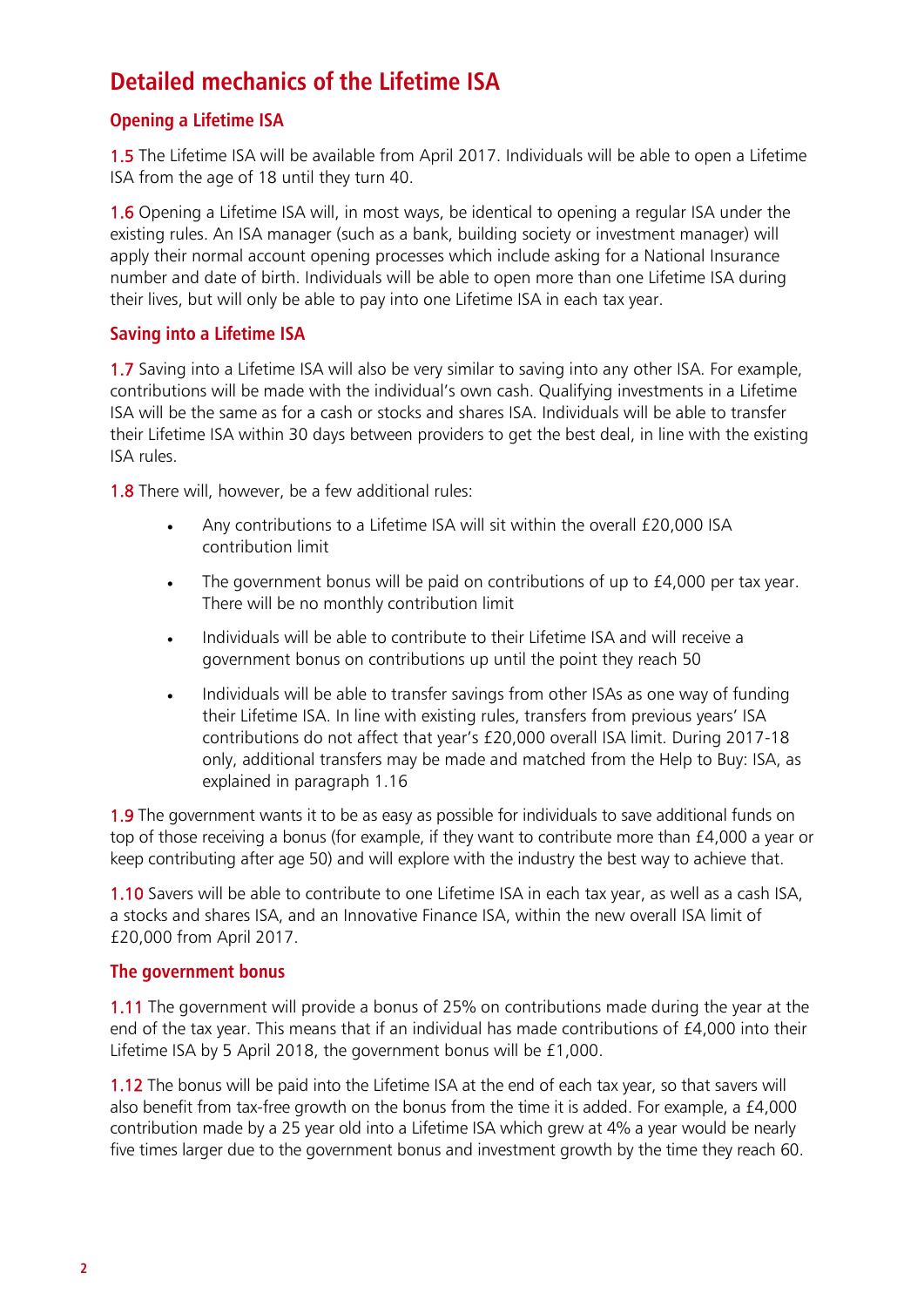1.13 Lifetime ISA Managers will claim the bonus due on the accounts they manage from HMRC who will pay valid bonus claims (up to a maximum of £1,000 per person per tax year). Where the individual is purchasing a home having contributed in that same tax year, they will be able to receive their bonus in-year (i.e. they will not have to wait until the following tax year to receive the bonus).

# **Withdrawals**

# Using the government bonus to purchase your first home

1.14 Where people choose to withdraw savings from the Lifetime ISA to make a first home purchase:

- They will be able to withdraw up to 100% of their Lifetime ISA balance, including the government bonus. They will get the benefit from compound growth because the government bonus is paid each year
- Their withdrawal can only be put towards a first home located in the UK with a purchase value of up to £450,000
- There will be an initial minimum holding period of 12 months from account opening before withdrawals that include the government bonus can be made for a home purchase
- If they are buying their first home with someone else they can each use a Lifetime ISA and each benefit from their government bonus
- The detailed rules will be based on those for the Help to Buy: ISA, including that the withdrawal must be for a deposit on a property for the first time buyer to live in as their only residence and not buy-to-let
- They will inform their ISA manager of the purchase, who will claim any additional bonus due from HMRC, and the withdrawal will then be paid direct to the conveyancer. If a purchase falls through after a withdrawal has been made then the funds will be returned to the same ISA manager by the conveyancer and will not count against the annual contribution limit

## Interaction with the Help to Buy: ISA

1.15 The Help to Buy: ISA will be open for new savers until 30 November 2019, and open to new contributions until 2029. Savers will be able to save into both a Help to Buy: ISA and a Lifetime ISA, but will only be able to use the government bonus from one of their accounts to buy their first home. For example, if an individual holds a Help to Buy: ISA and a Lifetime ISA they may:

- Use their Help to Buy: ISA with its government bonus to purchase their first home, and save their Lifetime ISA with its government bonus for retirement
- Use their Lifetime ISA with its government bonus to purchase their first home, and withdraw the funds held in their Help to Buy: ISA to put towards this purchase without the government bonus
- Use their Help to Buy: ISA, including its government bonus, to purchase their first home and withdraw funds from their Lifetime ISA to put towards the purchase. In this instance the government bonus on the Lifetime ISA savings would be returned to government and the individual would be required to pay a charge, as set out below in paragraph 1.21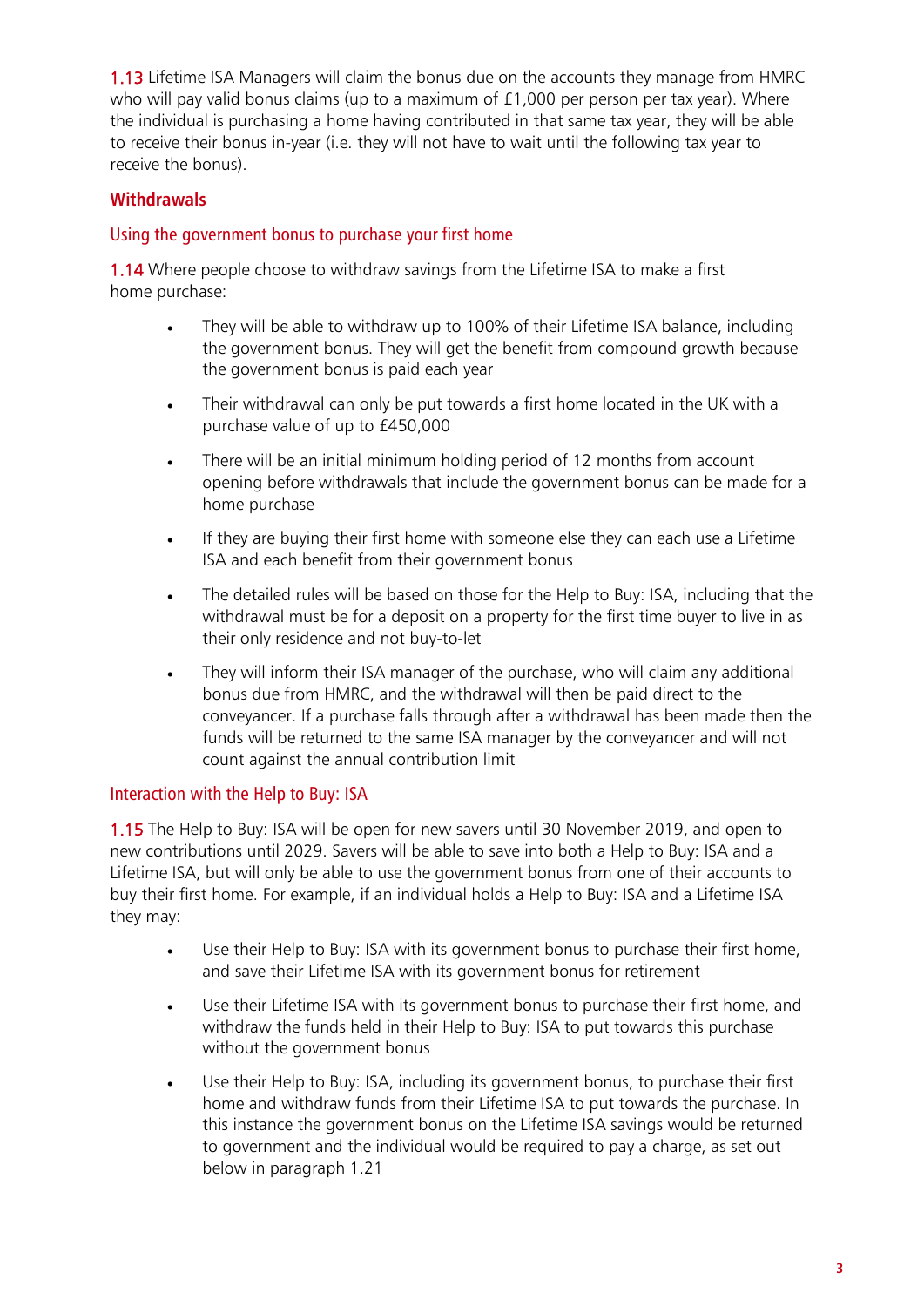1.16 During the 2017-18 tax year only, those who already have a Help to Buy: ISA will be able to transfer these funds into a Lifetime ISA and receive the government bonus on those savings. Any Help to Buy: ISA funds that were saved prior to the introduction of the Lifetime ISA on 6 April 2017 will not count towards the Lifetime ISA annual contribution limit. Contributions made after this point to the Help to Buy: ISA and transferred across will count against the annual contribution limit. At the end of the tax year they will receive a bonus on the full amount of the transferred Help to Buy: ISA and their Lifetime ISA contributions. In line with the normal Lifetime ISA rules, Help to Buy: ISA savers will be able to purchase a first home with the government bonus 12 months from the date of opening their Lifetime ISA.



#### Retirement

1.17 Full or partial withdrawals can be made from age 60. The withdrawal (including the bonus) can be used for any purpose, and will be paid free of tax. Funds can remain invested and any interest and investment growth will be tax-free.

## Other circumstances for full withdrawal

1.18 Where people are diagnosed with terminal ill health, they will be able to withdraw all of the funds (including the bonus) tax-free, regardless of the individual's age. The definition of terminal ill health will be based on that used for pensions.

1.19 The Lifetime ISA will have the same inheritance tax treatment as all ISAs. Upon the death of the account holder, the funds will form part of the estate for inheritance tax purposes. Their spouse or civil partner can also inherit their ISA tax advantages and will be able to invest as much into their own ISA as their spouse used to have, on top of their usual allowance.

1.20 The government will also explore whether savers should be able to access contributions and the government bonus for other specific life events.